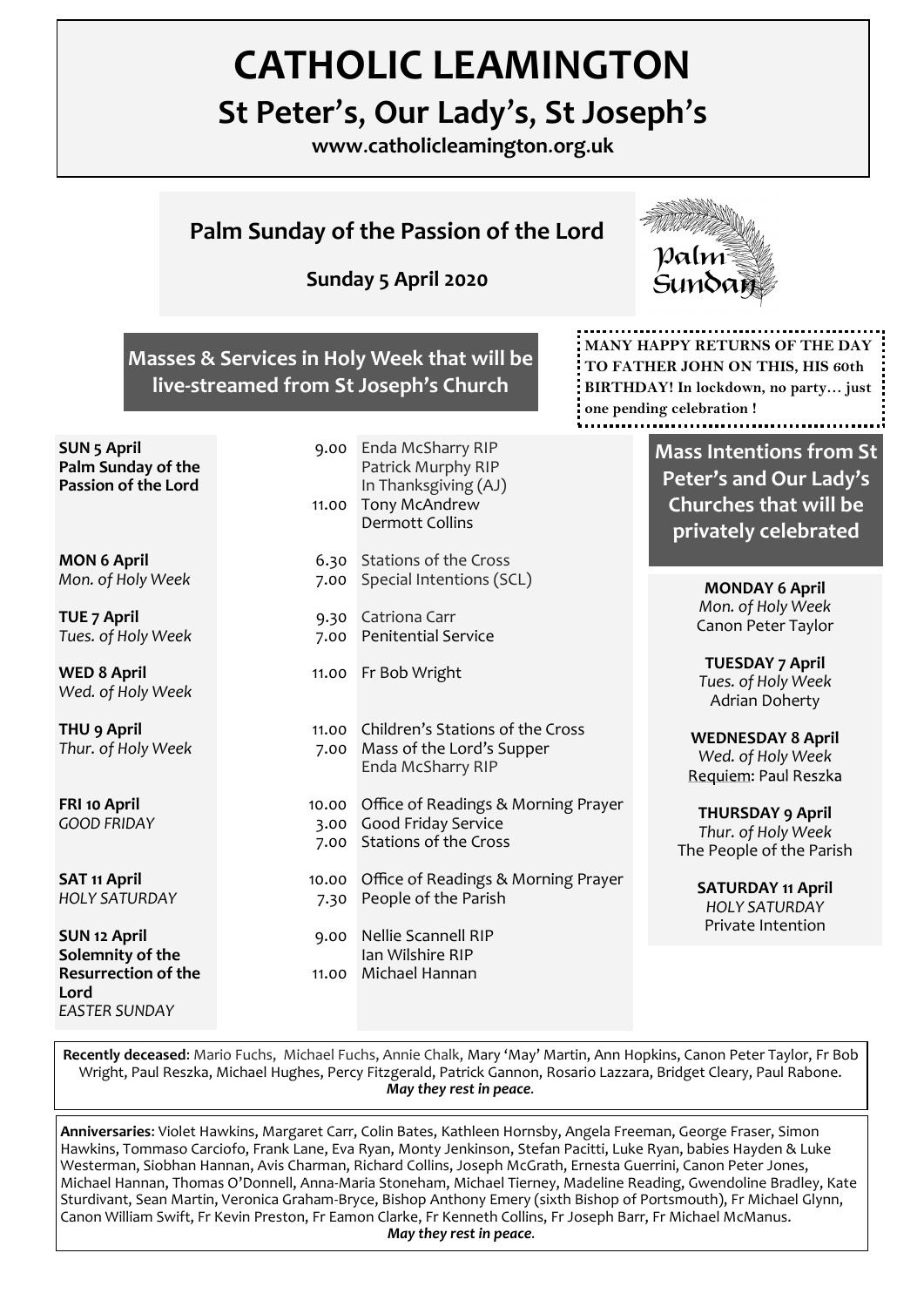#### **Dear Parishioners**

This weekend, Palm Sunday, we begin the celebration of Holy Week, the most important week in the Church's year. This year we may well feel that the Passion and Crucifixion of Christ is very relevant to our own spiritual lives as, at the moment, we cannot attend mass or go to confession. Many people have shared with us by telephone or email how they feel a sense of spiritual pain and this is quite understandable. However, let us for a moment think about the bigger picture and how this rather different Holy Week can be a time of great prayer and reflection for us. We must continue to place at the centre of all our thoughts and prayers those affected by the coronavirus and all those who are caring for them most especially in our health service. There are two good opportunities during Holy Week for us to pray for these intentions. The first is the watching on Holy Thursday. Watching will be live-streamed from St Joseph's until 10.00 pm. Please do use this time to gather as families for a few moments to pray for an end to the pandemic and for the healing and health of all those affected. The second opportunity is during the Liturgy of Good Friday when during the Universal Prayers we will add an extra formal prayer for those affected by the pandemic.

Following on from Holy Thursday we will celebrate the Easter Vigil. This year the Easter Vigil, in fact all the Triduum ceremonies will be much simpler, but the moment when we light the Paschal Candle is a moment of huge significance this year. This year despite the dark effect that the coronavirus has had on our lives we can rejoice that the light of Christ continues to shine in that darkness. The light of that candle shines for us all to see, it reminds us of our baptism, it reminds us of the precious gift of our faith, it reminds us that Christ is risen from the dead, he is the light of the world.

At the moment we are in a passion experience but as each day passes, we come closer to the resurrection. We pray that in the months ahead our world will be free of the coronavirus pandemic and we all truly experience a resurrection centred on Jesus Christ, the light of the world who is risen from the dead. May God be with us all this Holy Week.

Every blessing, Fr Andy.



#### **A Reflection on Palm Sunday**

A Palm Sunday without palms! A strange introduction to our usual Holy Week. Perhaps we might still have a palm from last year, tucked behind a picture or crucifix at home. Why not have that to hand when you watch



### the live-streamed Mass this Sunday?

This year we are called to receive Jesus with nothing in our hands, with none of the usual familiar practices as we share our virtual Liturgy, that normally involves us as Church, comforting, strengthening and feeding us spiritually. This time we are to meet Jesus on his Way of the Cross, uncluttered by our usual preoccupations, starkly enforcing us to concentrate on Jesus, and called to walk with him on his Way.

The absence we feel now is in fact a deep sense of Jesus' presence with us. He identifies with us through his own Incarnation, suffering and death. But he underwent that to bring us eternal joy and redemption.

We trace this journey already knowing where it will take us, since Jesus has already won the victory for us. We should keep that in mind as we travel through difficult times. Jesus walks with us always.

Palm Sunday begins with the joyful welcome of Jesus into Jerusalem. We need to hold on to that joy for the difficult days ahead. We should

invite Jesus into the city of our hearts as we proclaim: "*Hosanna to the King, the Messiah who has come amongst us.*" This is more than just recalling past events but re-awakening and celebrating in the present Jesus who humbly entered Jerusalem on a donkey.

Later we shall read the Passion narrative, with its menacing, growing darkness. Yet we will see there Jesus' example of service, of self-giving, of sharing that we are all called to imitate, in so many different ways at this time. That is how we make Jesus vividly present in lives so much in need of comfort and support.

So, let us walk with Jesus on this never ending journey that will lead us to glory with him, as he has promised.

*Fr Christopher*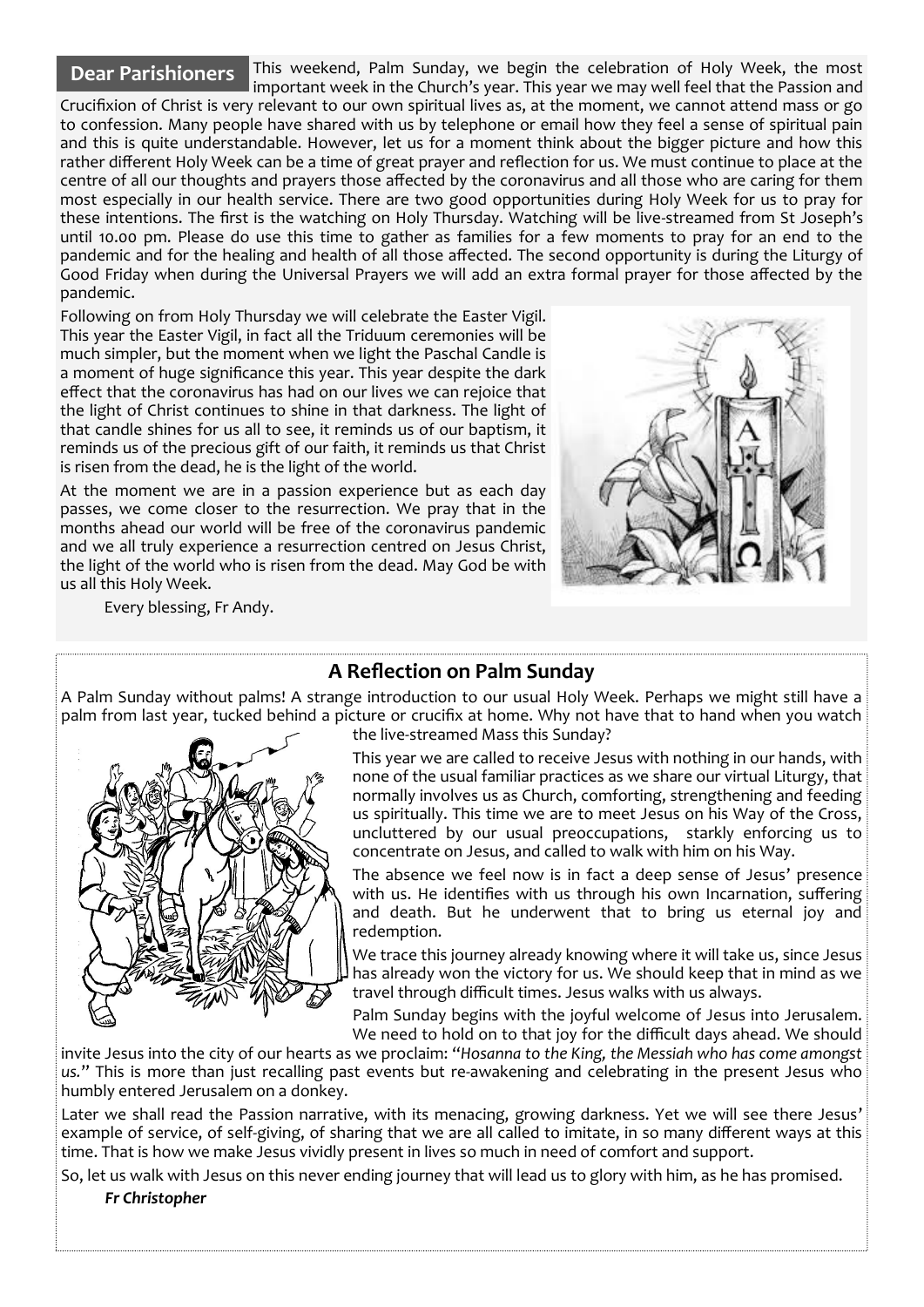# **Holy Week and the Easter Triduum under lockdown**!

Surely this will be a very strange experience for those of us so used to heading off to church in Holy Week. The good news is we can watch on the live web-stream from St Joseph's. Spiritual Communion is what we are aspiring to and perhaps it helps us to understand how it feels for those of our community who cannot receive Holy Communion for one reason or another. Due to the circumstances of this lockdown we can receive God's blessing from the comfort of our armchairs. It is, I suppose, a little like the TV programme *Gogglebox*. You might make comments about what you see and hear but those on the other side of the camera cannot see you!

Fr Andy was, thankfully, quick to anticipate the need and get cameras installed for live-streaming and I am grateful for his generosity, allowing me to celebrate Masses in his church. As he and I celebrate the Triduum together we invite the parishioners of St Joseph's, St Peter's and Our Lady's to gather as a community united by our Catholic Faith.

In Holy Week we can walk the steps of the Via Dolorosa with Jesus at the Stations of the Cross on Monday, Thursday and Friday. There is daily Mass (bar Good Friday). There is a Penitential Service on Tuesday at 7.00 pm. The Easter Triduum is a three-part service spread over three days. We step away on Holy Thursday and Good Friday knowing that the story is unfinished. But we have time to think and reflect. The third day is our Day of Joy. We can participate fully in the Triduum with invention and imagination.



**The Mass of the Lord's Supper**: In a family where you are not distancing you could wash feet. One person to wash, the other to dry. The washer can kiss the foot. It is very meaningful.

The Passover meal was one eaten in a hurry. We've all had to eat a meal against the clock. What was the Passover? Perhaps a parent might explain it to their child or children. Doing this together is what matters and of course the words of Jesus to his Apostles: "*Do this in memory of me*". Just writing these words I can feel the tears of sadness that we cannot be together in church. It will be the first time for so many of us not to be in church. So let us

try to spend a little time thinking about what that meal meant for Jesus and, in lockdown, what it means for us.

**Good Friday**. Why Good? This is the question asked by all children. It is a difficult answer at the time of death. This pandemic has seen so many deaths across the world.

*Good* Friday requires us to be mindful that on this day Jesus was crucified. It is hard to see any good in this process of barbaric cruelty. To help us to understand the sadness and emptiness of sadness and mourning we fast, we reduce our intake of food (refraining from meat and luxuries of any sort). It is a day to reflect how the death of Jesus is the way, the truth and the life.

The sacrifice of Jesus on the cross is the perfect sacrifice. Those sacrifices in the Temple, the sacrificial animal, the lambs, or birds, for the forgiveness of sins, were a sign of repentance but the crucifixion is the perfect offering. Jesus is the sacrificial lamb who takes away the sins of the world. His was a once and for all sacrifice which we remember at every Mass. In memory of what Jesus did for us we eat his body and drink his blood. It is his command that we remember him in this way. His body and blood is the bread of angels, the food that gives us eternal life. Good Friday is the stark memory of the sacrifice of Christ. It is a sacrifice which saves us, a sacrifice which takes away the sins of the world.



**Holy Saturday** will be very strange day for priests this year. Usually we see a busy day with many helpers preparing the church. Spring flowers, yellow and white, the colour of new life, take over as the purple drapes are removed from the statues and altar. Our churches seems to come alive with a vibrant glow of expectation and hope. The Easter candle is removed from its box. Into it the priests will press the five incense grains which signify the five glorious wounds of Christ. There are also the symbols Alpha and the Omega, the beginning and the end. Jesus was there at the beginning of time, He will come in Judgement at the end of the world. *Lumen Christi* the priest sings three times (The Light of Christ). *Deo Gratias* the people reply (Thanks be to God). The Easter Vigil is not a quick Mass but it is the most meaningful. It begins with the light of Christ entering the darkness of the world. You can re-enact this moment at home. Sit in darkness (or low light) and then lighting candles to welcome the light. It is a very visual moment. Listen to the readings as they tell the story of our salvation and feel the sense of joy welling up inside.

Share the service, it won't be quite as long as usual. Share in the communion. Have glass of wine after Mass. And don't forget the Easter eggs. This Holy Week is a great opportunity for us to get back to God in a way that perhaps we haven't done for years. Opportunities like this don't come along very often. Of course there will be competition from films and TV favourites but these can be watched in playback. This year we must profess our faith in lockdown. Show it matters by giving it the time. Faith is like that mustard seed which grows into something enormous when the conditions are right. We never regret the time we give to God. *Deo Gratias*!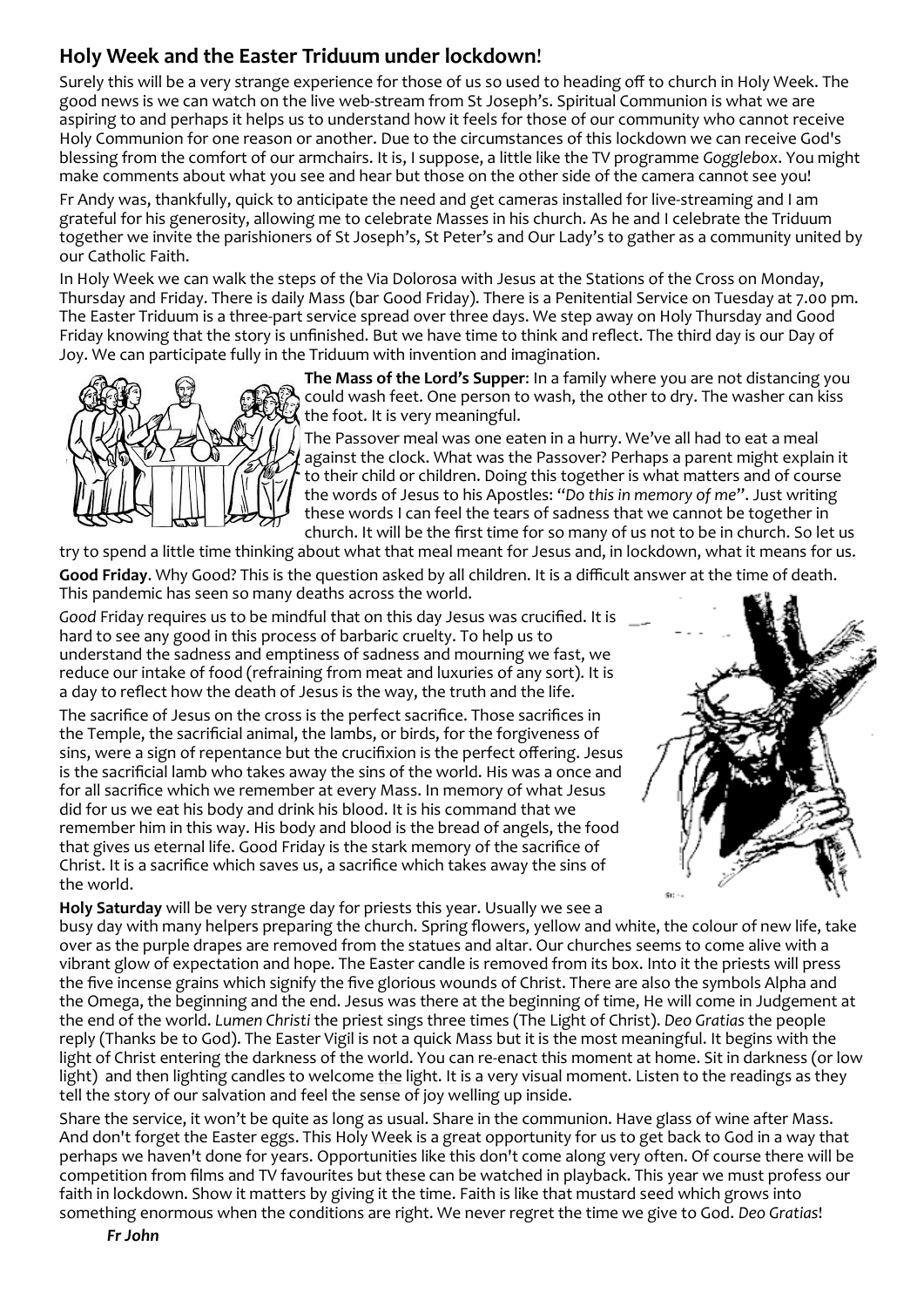# **CATHOLIC LEAMINGTON**

**St Peter**'**s**, **Our Lady**'**s**, **St Joseph**'**s**

**www**.**catholicleamington**.**org**.**uk**

**Parish Priest, St Peter's & Our Lady's**, **Dean of Warwick Deanery**: Fr John Cross

**Parish Priest, St Joseph's**: Fr Andrew Franklin **Assistant Priest**: Fr Noel Breslin **Deacon**: Rev David Palmer **Retired**: Fr Christopher Greaney

#### *The Easter Offertory is, by custom, a gift to your priest. We are grateful for this.*

*A Standing Order form which can be used for any of the churches in Catholic Leamington can be found at the end of this newsletter. Please remember that this does not have to be a binding, long-term commitment – you can start and stop and change the amount at any time you wish by informing your bank. There is also a link from the website given above.*



**Live Streaming in Holy Week**: Do join us for some if not all of the Triduum services this week.

This week Our Lady's Seven Day Candle burns for **Katie Hannan**

**Thank you**: For your continued support of the parish at this uncertain time. Your generosity is much appreciated. Offertory envelopes or contributions can continue to be placed through the Presbytery letterbox if you are safely able to do so. Also, Mass Intention requests or 200 Club subscriptions. *(Hopefully neither Monty or Oak will eat them!)* Offertory by Paypal is also available *(follow the link on the website www.stjosephs47.org.uk)*.

**Thank you**: To Mr Con McHugh of St Gregory's Parish, Stratford, for his invaluable help in setting up our live streaming service.

**The Parish Office** is closed until further notice. For anything urgent please leave a message on the answerphone 01926 772712 or email st.josephs47@outlook.com for Fr Andy or secretary.stjosephs@xxx.xxx for Hazel.

**Gift Aid envelopes** for year commencing Sunday 12 April are available to collect in the Narthex when the church is allowed to reopen. If you are a taxpayer and would like to sign up for Gift Aid (so the Parish can claim back the tax you have paid on your offering) then please contact Patrick Murphy on 07711 346405.

**200 Club Draw** takes place on Sunday 5 April with an extra Easter prize of £25.

**E**-**news**: Please do sign up for the Catholic Leamington Newsletter via Mailchimp on Twitter, Facebook, the parish or deanery website http://warwick-[catholicdeanery.org.uk/newsletter](https://eur01.safelinks.protection.outlook.com/?url=http%3A%2F%2Fwarwick-catholicdeanery.org.uk%2Fnewsletter-sign-up%2F&data=02%7C01%7C%7C721285f1bfe64a92393d08d7a351cd53%7C84df9e7fe9f640afb435aaaaaaaaaaaa%7C1%7C0%7C637157444038479073&sdata=wJyzCzyquvWm6KYBMn)-sign-up/

## **Our Lady**'**s & St Peter**'**s**

**Your continued support** of the parish is much appreciated. Thank you for those of you who have been able to fill in Standing Orders. This gives us some stability to plan ahead and budget. Offertory envelopes and other

contributions can continue to be placed through the Presbytery letterbox if you are safely able to do so. If you have not yet received/collected your envelopes for the new year starting on Easter Sunday, you are able to make your contributions in a plain envelope with your name and/or Gift Aid number on it. Mass Intention requests can also be posted through the door. *(Don't worry, Bertie can't reach the letterbox!)* 

**The Parish Office** is operating a very limited service. Please leave a message on the answerphone 01926 423824 ext 0 and I will get back to you as soon as possible. St Peter's / Our Lady's have a new email address: **stpeterapostle.leamington@rcaob** which will is accessible by myself and the other office staff. Please use this address for all future email enquiries to ensure maximum efficiency. The address for any entries to the weekly newsletter remains **newsletterstpeters@gmail.com**. This is monitored by Jane Rebika who can be contacted

### **Rosary intention**

The Catholic Leamington Justice & Peace Rosary intention for April is:

'*We pray for all those who are isolated and lonely at this extraordinary time, that they may be supported by our prayers and practical help*'.

**SAFEGUARDING**: **St Peter**'**s & Our Lady**'**s** Claire Walsh 01926 430070; **St Joseph**'**s** Honor Hynes email *safeguarding.stjosephs@gmail.com.* The **Archdiocese Safeguarding Team** can be contacted on 0121 230 6240. An independent support group for survivors of abuse free tel. 0808 801 0331.